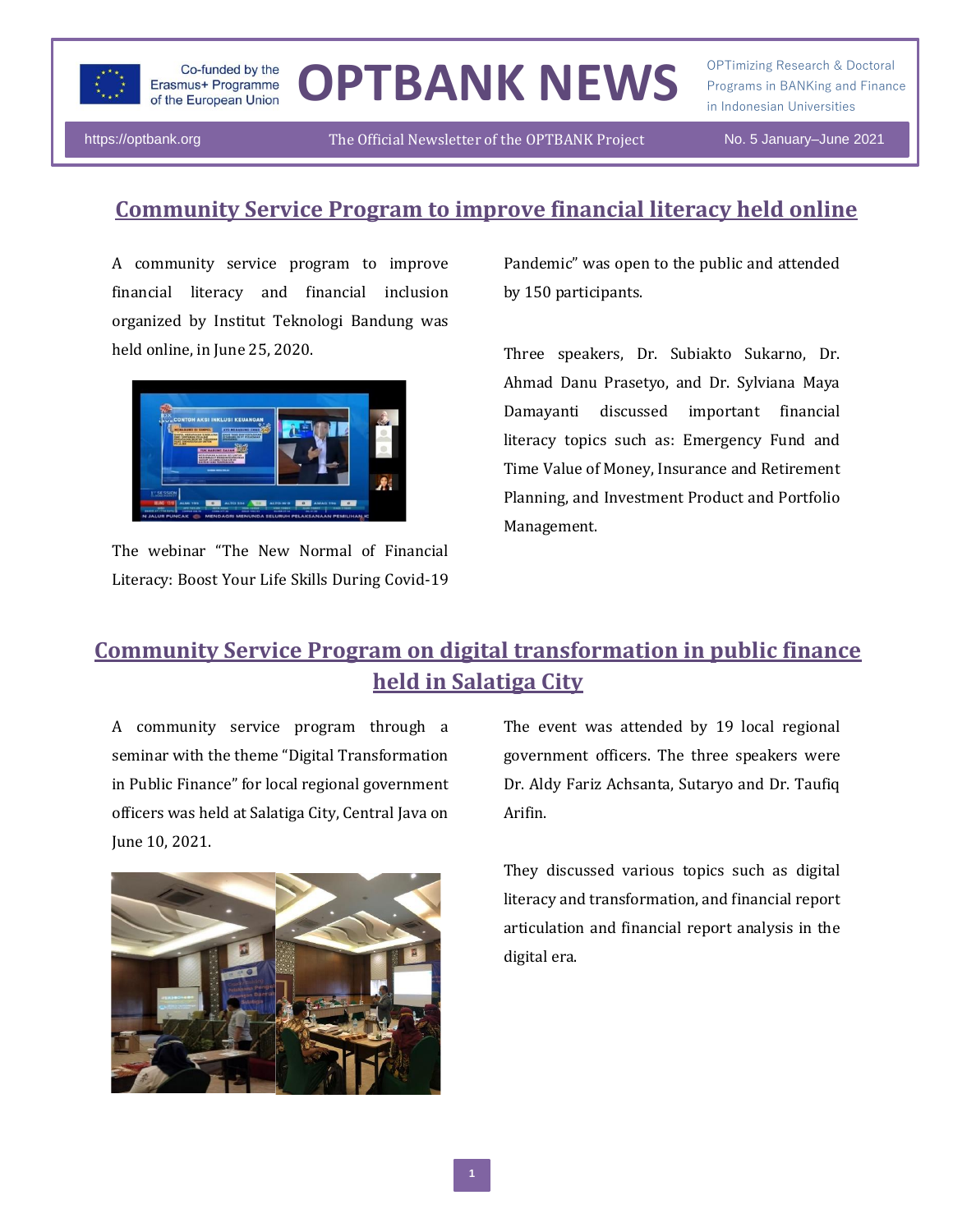#### **Courses and Modules in Banking & Finance introduced in Ph.D., Master's and Undergraduate programs**

Courses and modules in banking and finance were introduced under the framework of the OPTBANK project across existing degree programs in two pilot universities, Universitas Sebelas Maret (UNS) and Institut Teknologi Bandung (ITB), from February 2020 to July 2021.

The newly-introduced and/or updated courses and modules were mainly based on the modules designed by experienced researchers in European universities and financial regulatory authorities during the OPTBANK Workshop to Design Modules held in September 2019. The objective of these activities was to revitalize Ph.D. programs and improve teaching standards down to the Master and Undergraduate programs in the field of banking and finance. The newly-designed courses/modules were implemented in the following courses:

Universitas Sebelas Maret (UNS)

- **Theory of Corporate Finance,** *Ph.D. Program in Economics*
- **Theory of Financial Intermediation,**  *Ph.D. Program in Economics*



- **International Financial Management,** *Master Program in Management*
- **Seminar in Financial Management,**  *Undergraduate Program in Management*
- **Financial Technology,** *Undergraduate Program in Management*



Institut Teknologi Bandung (ITB):

- **Financial Planning,** *Undergraduate Program in Management*
- **Advanced Financial Planning**, *Master and Doctoral Programs in Science Management*
- **Corporate Risk Management**, *Master Program in Business Management*
- **Financial Risk Management,** *Master Program in Science Management*

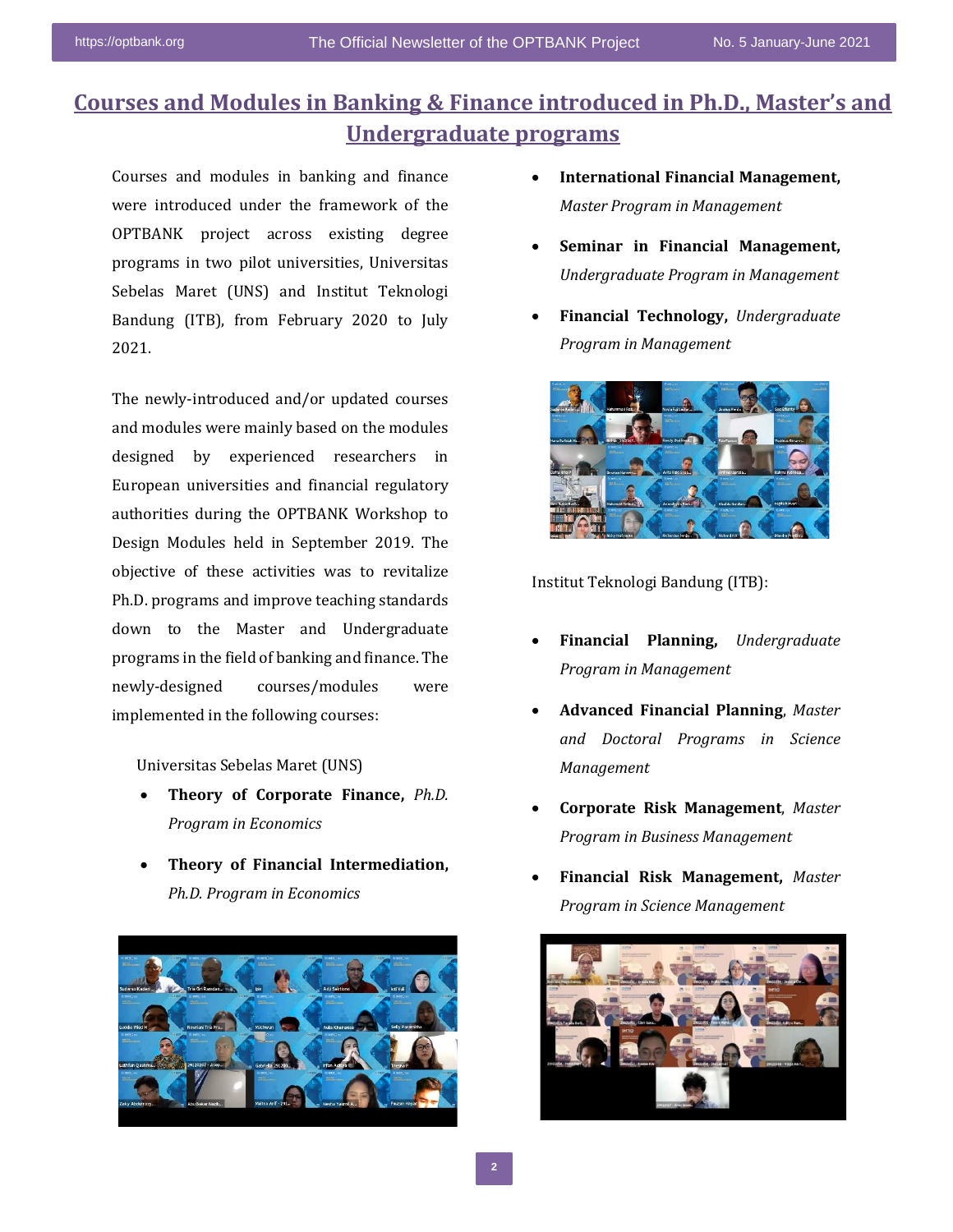#### **OPTBANK Ph.D. Summer School on Data & Decision Analytics Approaches in Banking and Finance held online**

The OPTBANK 2021 Summer School: Data and Decision Analytics Approaches in Banking & Finance for Ph.D. students was held online from May 27-June 9, 2021. It was hosted by Technical University of Crete, Greece and attended by 15 Ph.D. students from six partner Indonesian universities.

The aim of the summer school was to strengthen the research capacities of Indonesian doctoral students through the use of advanced quantitative techniques like machine learning and data mining, optimization, multi criteria decision analysis, and econometrics. During the two-week summer school, 4 courses were presented.



Three professors delivered the courses: Prof. Michalis Doumpos, Prof. Fotios Pasiouras, Prof. Evangelos Grigoroudis. The topics discussed are corporate default prediction and credit rating, portfolio optimization, measurement and analysis of banking service quality, and estimating bank efficiency with production frontier techniques.

#### **"Info Days" Sharing Session with OPTBANK participants held online**

The "Info Days" Sharing Session with OPTBANK participants was held online on April 5, 2021. Twelve participants to four OPTBANK activities involving teaching and training mobilities in Europe discussed about what the research techniques they learned, the knowledge they acquired as well as the general experience of their stay in European universities.

The Info Days Sharing Session which was open to the public was attended by around 150 participants.



The twelve speakers were: Dr. Arief Mufraini (Universitas Islam Negeri Syarif Hidayatullah Jakarta (UIN)) – participant of Senior Research Visits; Dr. Sylviana Maya Damayanti (Institut Teknologi Bandung (ITB)) and Dr. Raja Masbar (Universitas Syiah Kuala (UNSYIAH)) -